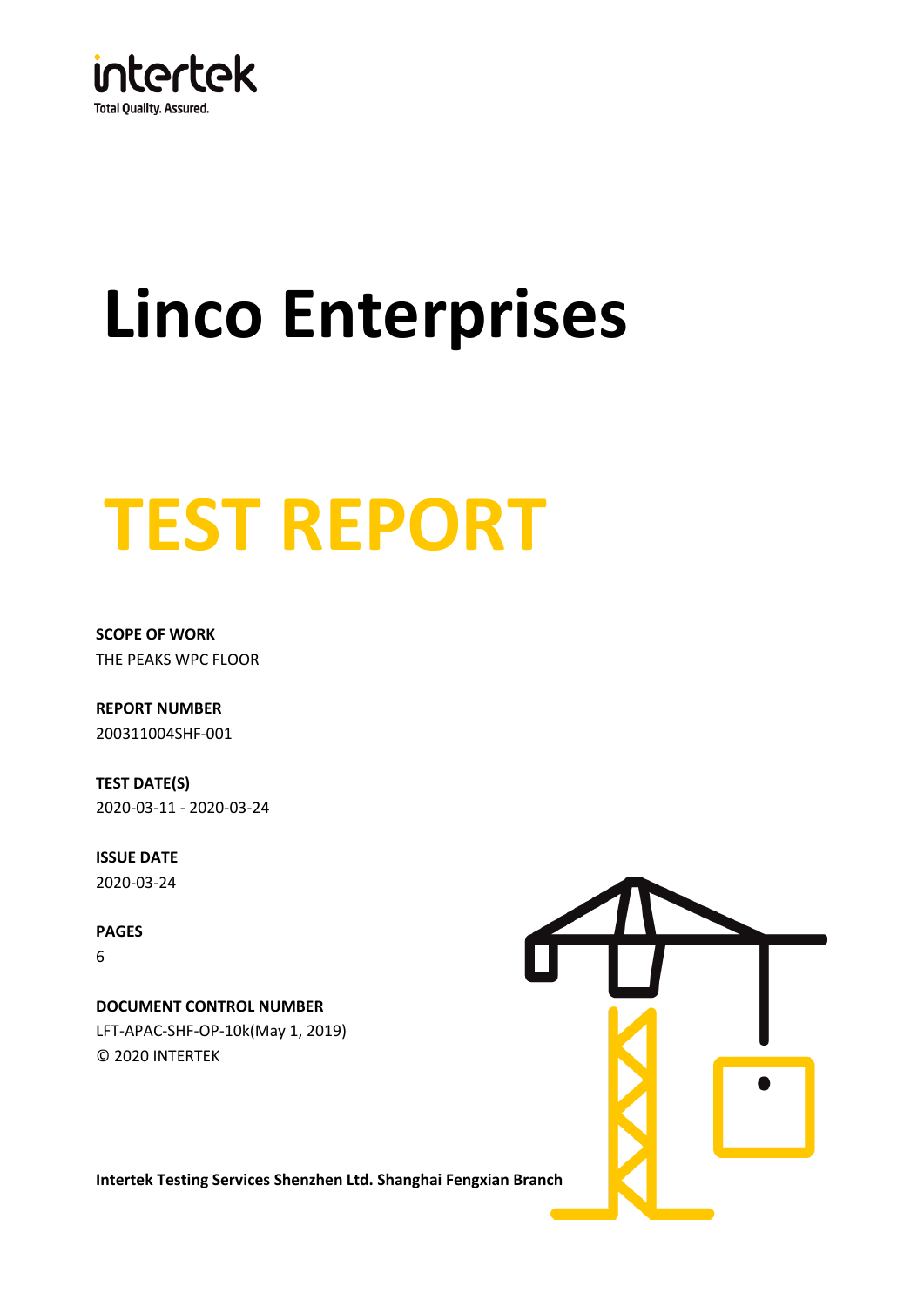

## **Statement**

1.This report is invalid without company's special seal for testing on assigned page.

2.This report is invalid without authorized person's signature.

3.This report is invalid where any unauthorized modification indicated.

4.Don't copy this report in partial (except full copy) without any official approval in written by our company. This report is invalid without re-stamping the special seal for testing in copying report.

5.Any holder of this document is advised that this report is for the exclusive use of Intertek's Customer and is provided pursuant to the agreement between Intertek and its Customer. Intertek's responsibility and liability are limited to the terms and conditions of the agreement. This report was made with due care within the limitation of a defined scope of work and on the basis of information, materials and instructions received from the Customer or its nominated third parties. Intertek is under no obligation to refer to or report upon any facts or circumstances which are outside the specific instructions received and accepts no responsibility to any parties whatsoever, following the issue of the report, for any matters arising outside the agreed scope of the works. The tests results are not intended to be a recommendation for any particular course of action. Customer is responsible for acting as it sees fit on the basis of such results.

6.Intertek's written consent is required to use Intertek's name or logo on the object, product or service being tested. The observations and test results in this report relate only to the sample under test. This report alone does not indicate that the item, product or service has passed any Intertek certification program.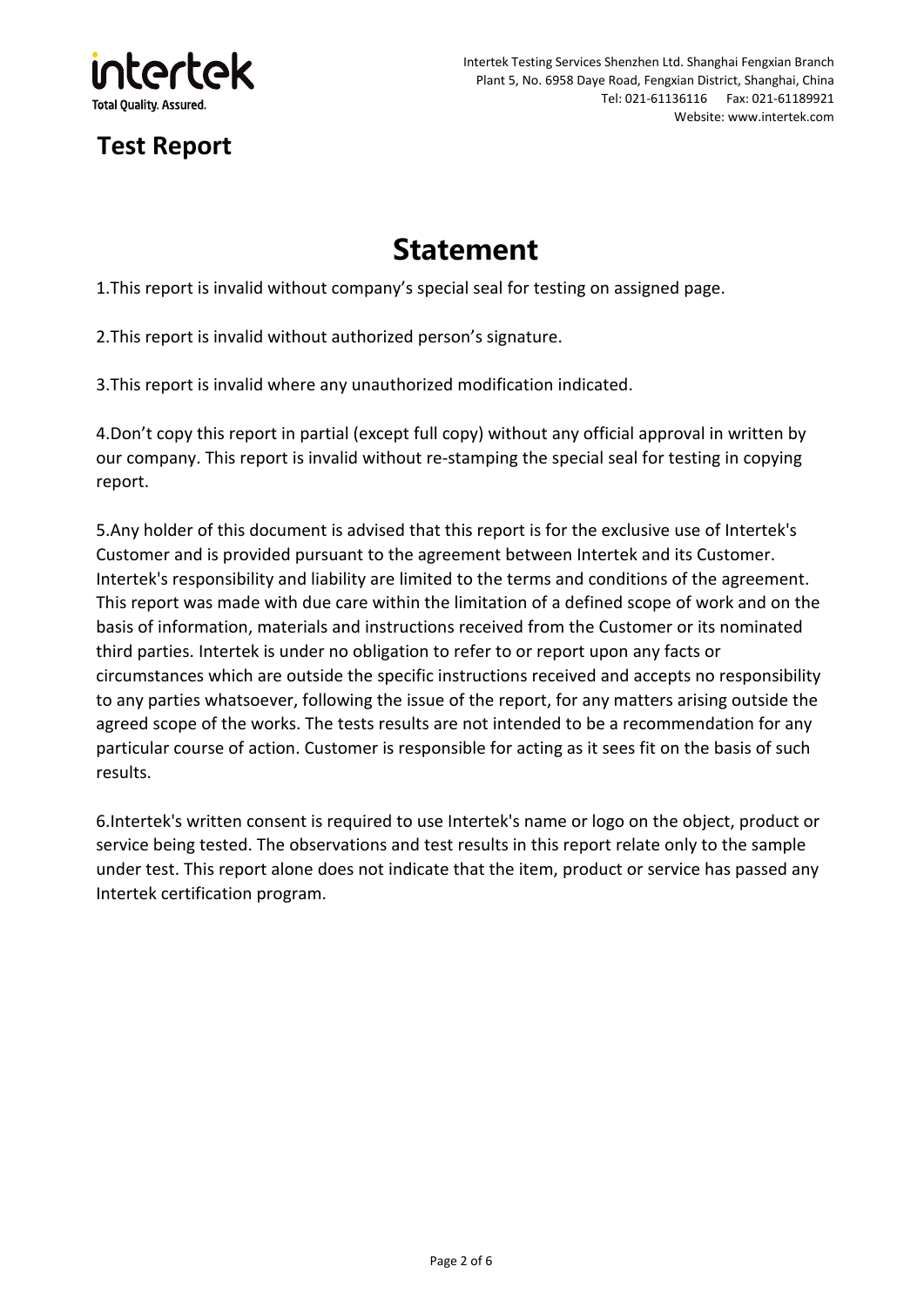

#### Intertek Testing Services Shenzhen Ltd. Shanghai Fengxian Branch Plant 5, No. 6958 Daye Road, Fengxian District, Shanghai, China Tel: 021-61136116 Fax: 021-61189921 Website: www.intertek.com

### **Test Report**

| Issue Date: | 2020-03-24                                                         | Intertek Report No. | 200311004SHF-001 |
|-------------|--------------------------------------------------------------------|---------------------|------------------|
| Applicant:  | Linco Enterprises                                                  |                     |                  |
| Address:    | 13626 Monte Vista Ave, Ste B Chino, CA 91710, USA Tel 909-590-5300 |                     |                  |
| Attn:       | Carl cao                                                           |                     |                  |
| Test Type:  | Performance test, samples provided by the applicant.               |                     |                  |

#### **Product Information**

| <b>Product Name</b>   | THE PEAKS WPC FLOOR   |                        | <b>Brand</b>            | NexxaCore Engineered<br>Vinyl Flooring |
|-----------------------|-----------------------|------------------------|-------------------------|----------------------------------------|
| <b>Sample</b>         | <b>Good Condition</b> |                        | <b>Sample Amount</b>    | 1 package                              |
| <b>Description</b>    |                       |                        | <b>Received Date</b>    | 2020-03-09                             |
| <b>Sample ID</b>      |                       | <b>Model</b>           | <b>Specification</b>    |                                        |
| S200311004SHF.001~002 |                       | 20-101-190L-03 Everest | 60"X9"X8.0MM(1.5MM XPE) |                                        |
|                       |                       |                        |                         |                                        |

#### **Test Methods And Standards**

|                                         | <b>Test Standard ICPSC-CH-C1001-09.3</b>                                                                                             |
|-----------------------------------------|--------------------------------------------------------------------------------------------------------------------------------------|
| <b>Specification</b><br><b>Standard</b> |                                                                                                                                      |
|                                         | The samples were tested according to the above standards, and the results are shown in the<br><b>Test Conclusion</b> following page. |

Note:

1.This report relates specifically to the sample(s) that were drawn and provided by the applicant or their nominated third party. The reported result(s) provide no warranty or verification on the sample(s) representing any specific goods and/or shipment and only relate to the sample(s) as received and tested.

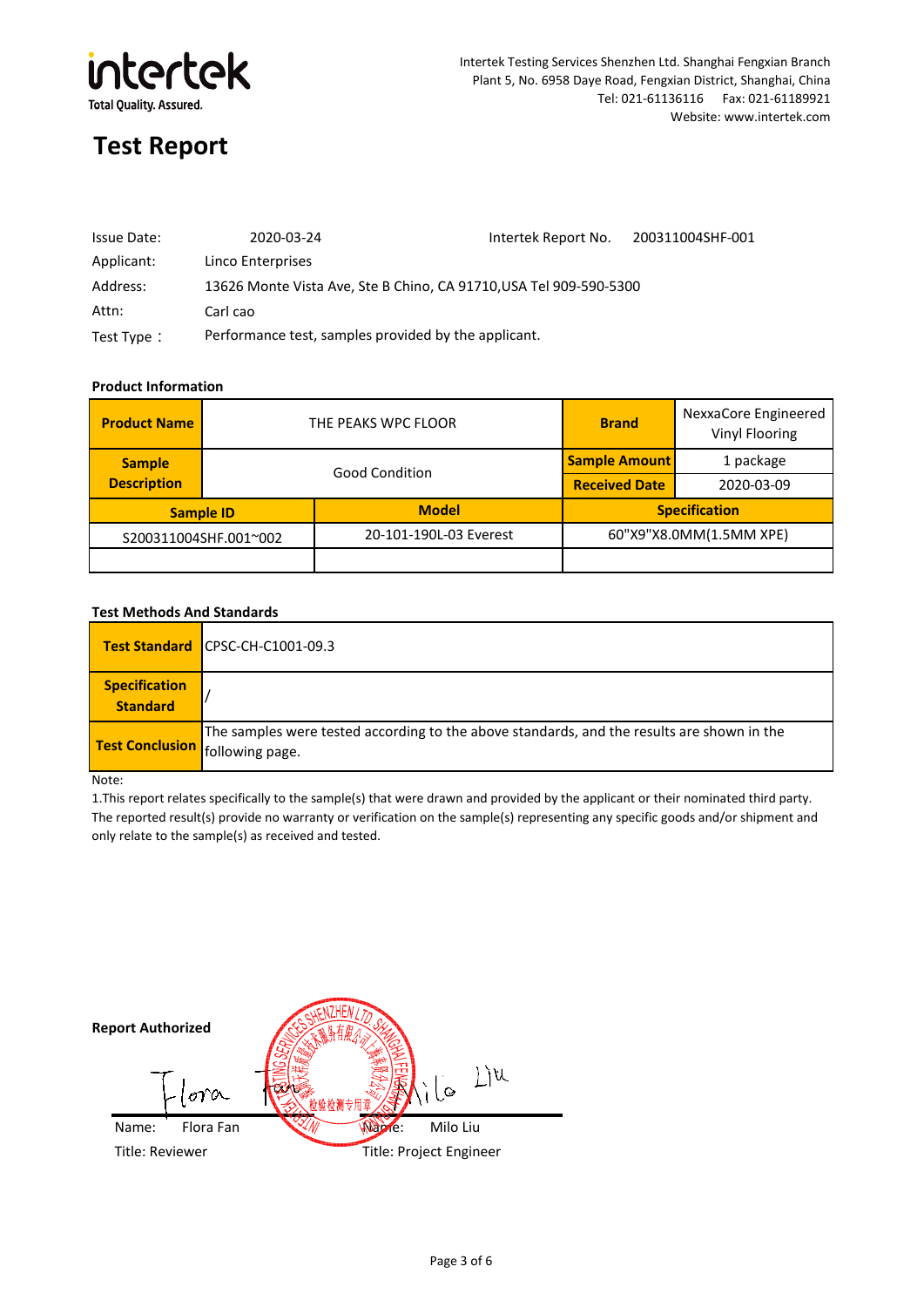

| 2020-0<br>Issue Date: |
|-----------------------|
|-----------------------|

200311004SHF-001 Intertek Report No.

#### **Test Items, Method and Results:**

Test Item: Phthalate content test

Test Method: With reference to CPSC-CH-C1001-09.3 and by Gas Chromatography-Mass Spectrometry (GC-MS) analysis.

| Tested compound                | Result $(\%$ , w/w) | Limit $(\%$ , w/w) (Max.) |
|--------------------------------|---------------------|---------------------------|
| Diethyl hexyl phthalate (DEHP) | ΝD                  |                           |
| Benzyl butyl phthalate (BBP)   | ΝD                  |                           |
| Diisononyl phthalate (DINP)*   | ΝD                  |                           |

Note:

1. Detection limit =  $0.01\%(w/w)$ 

2. ND = Not detected (less than detection limit)

3. The above limit was quoted from the Consent Judgment No. CIV-05991 settled by superior court of the State of California for the county of Marin , for Vinyl floor mats, floor tiles and floor coverings based on the California Proposition 65.

4. \* = Test was conducted as per client's requirement.

5. Test location: Central Chemical Lab of Intertek Testing Services Ltd., Shanghai Address: Block B, Jinling Business Square, No. 801, Yi Shan Road, Shanghai, China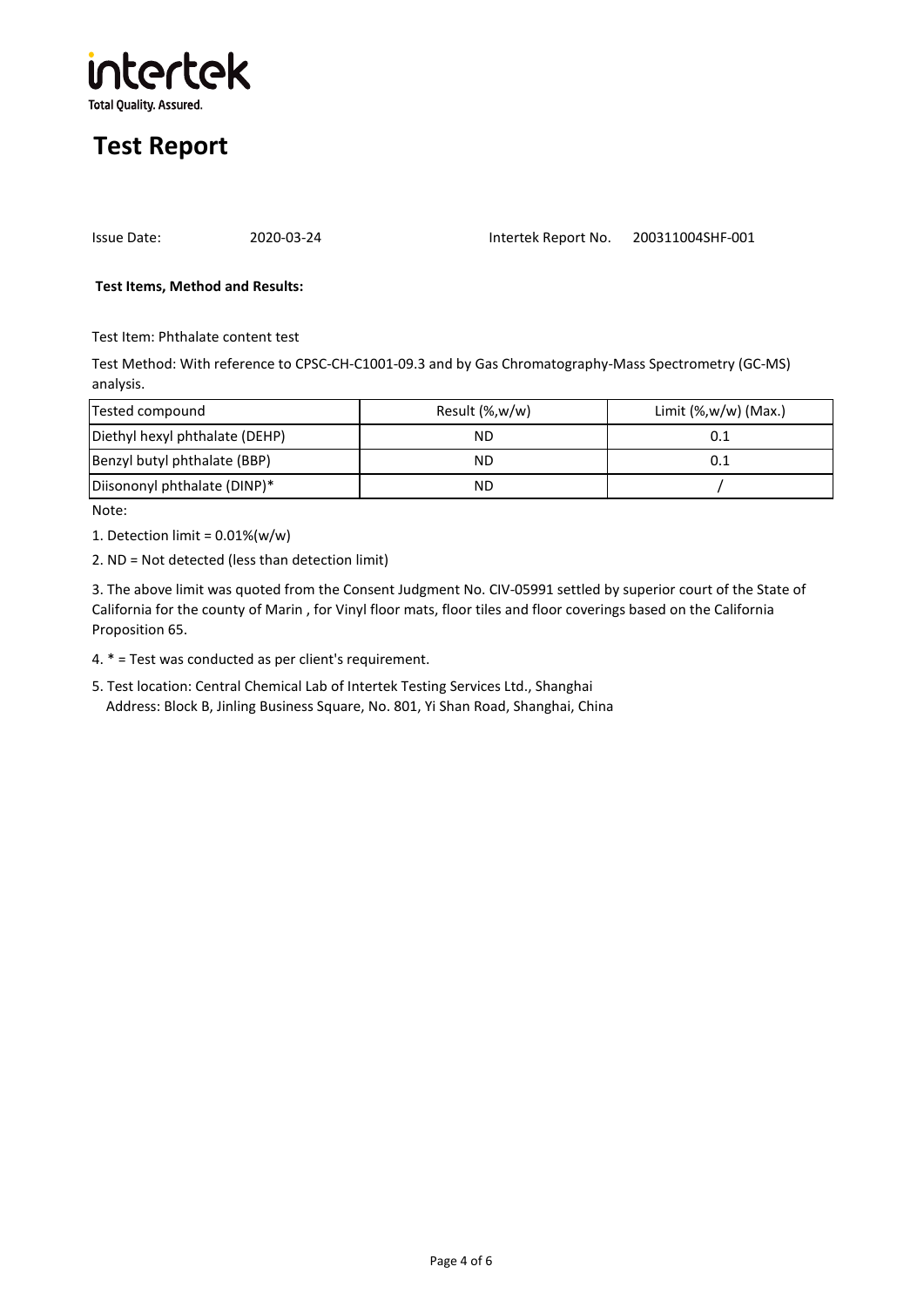

Issue Date: 2020-03-24 Intertek Report No. 200311004SHF-001

#### **Test Items, Method and Results:**

Test Item: Phthalate content test

Test Method: With reference to CPSC-CH-C1001-09.3, by Gas Chromatography-Mass Spectrometry (GC-MS) analysis.

| Tested compound                                                                    | Result (mg/kg) |
|------------------------------------------------------------------------------------|----------------|
| Di-butyl phthalate (DBP)                                                           | <b>ND</b>      |
| Di(2-ethyl hexyl) phthalate (DEHP)                                                 | <b>ND</b>      |
| Benzyl butyl phthalate (BBP)                                                       | <b>ND</b>      |
| Di-iso-nonyl phthalate (DINP)                                                      | <b>ND</b>      |
| Di-n-octyl phthalate (DNOP)                                                        | <b>ND</b>      |
| Di-iso-decyl phthalate (DIDP)                                                      | <b>ND</b>      |
| Di-n-hexyl phthalate (DnHP/DHEXP)                                                  | <b>ND</b>      |
| Di-iso-butyl phthalate (DIBP)                                                      | <b>ND</b>      |
| Bis(2-methoxyethyl) phthalate (DMEP)                                               | <b>ND</b>      |
| Di-n-pentyl phthalate (DnPP/DPENP)                                                 | <b>ND</b>      |
| 1,2-Benzenedicarboxylic acid, di-C7-11-branched and linear<br>alkyl esters (DHNUP) | ND.            |
| 1,2-Benzenedicarboxylic acid, di-C6-8-branched alkyl<br>esters, C7-rich (DIHP)     | <b>ND</b>      |
| Di-cyclohexyl phthalate (DCHP)                                                     | <b>ND</b>      |
| Di-ethyl phthalate (DEP)                                                           | <b>ND</b>      |
| Di-propyl phthalate (DPrP)                                                         | <b>ND</b>      |

Note:

1. Detection limit = 100mg/kg

2. ND = Not detected(less than the detection limit)

3. Test location: Central Chemical Lab of Intertek Testing Services Ltd., Shanghai Address: Block B, Jinling Business Square, No.801, Yi Shan Road, Shanghai, China